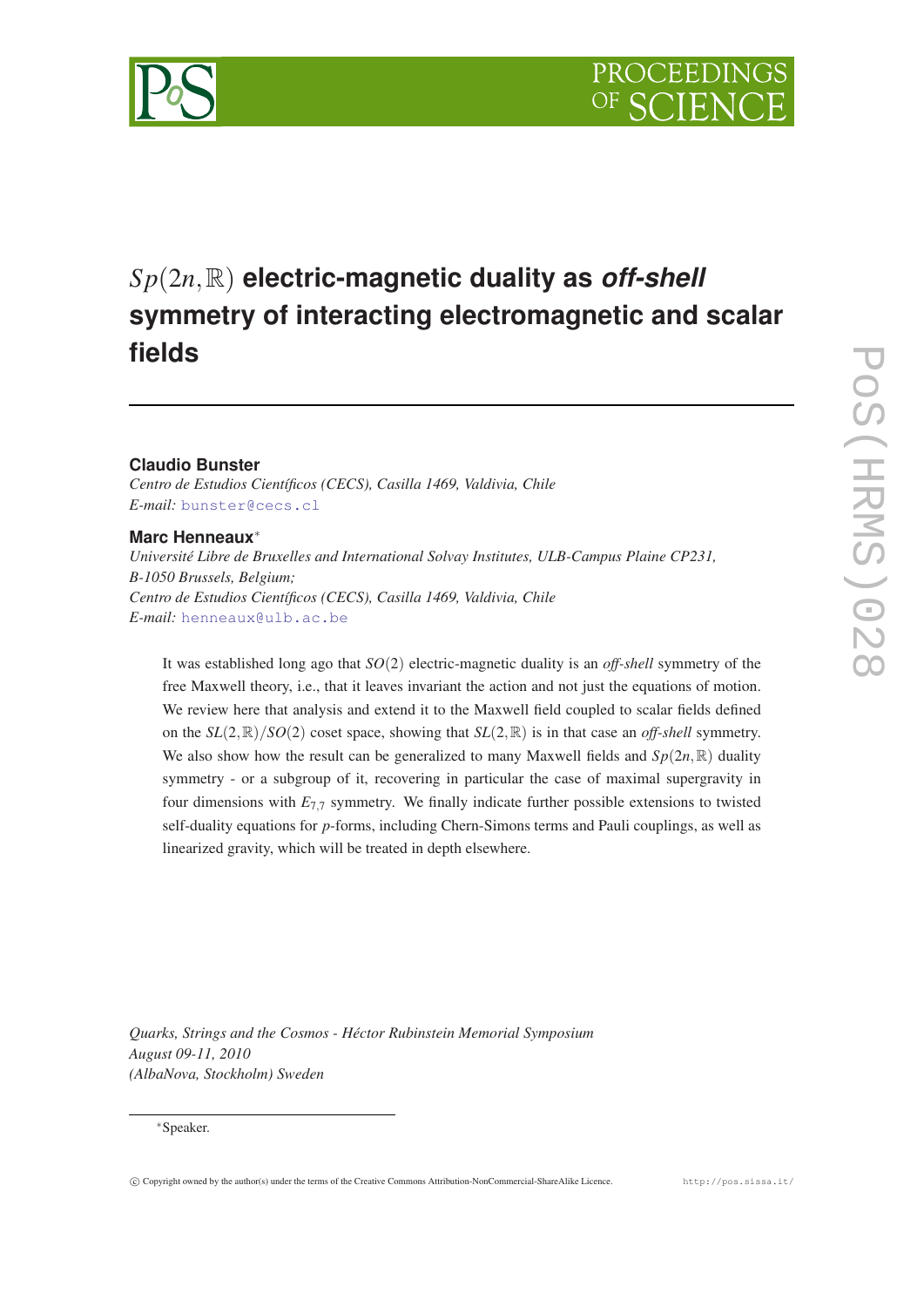# <span id="page-1-0"></span>1. Introduction

#### 1.1 *SO*(2)-Duality

The vacuum Maxwell equations

$$
\partial_{\mu} F^{\mu\nu} = 0; \quad \partial_{\mu} {}^*F^{\mu\nu} = 0 \tag{1.1}
$$

are invariant under electric-magnetic duality transformations, i.e., internal rotations in the twodimensional plane of the electric and magnetic fields. In covariant form, these transformations read

$$
F^{\mu\nu} \rightarrow \cos \alpha F^{\mu\nu} - \sin \alpha \, {}^*F^{\mu\nu} \tag{1.2}
$$

$$
*F^{\mu\nu} \rightarrow \sin \alpha F^{\mu\nu} + \cos \alpha * F^{\mu\nu}.
$$
 (1.3)

Here, the dual field  $*F^{\mu\nu}$  is defined through<sup>1</sup>

$$
^*F^{\mu\nu} = \frac{1}{2} \varepsilon^{\mu\nu\rho\sigma} F_{\rho\sigma} \tag{1.4}
$$

# 1.2 Invariance of the Maxwell Action

Although it is often incorrectly stated that electric-magnetic duality is only an "on-shell" symmetry, i.e., only a symmetry of the equations of motion and not of the action, it was shown in [[1](#page-9-0)] that this transformation is in fact a genuine symmetry transformation that leaves the action invariant or, as one says in brief, is an "off-shell symmetry". The fact that duality is an off-shell symmetry is quite important since it permits its discussion at the quantum level through the path integral and also, it enables one, already at the classical level, to use the Noether method.

In order to establish the duality invariance of the Maxwell action,

$$
S[A_{\mu}] = -\frac{1}{4} \int d^4x F_{\mu\nu} F^{\mu\nu} \tag{1.5}
$$

one must first extend "off-shell" the duality transformations and express them in terms the dynamical variables, i.e., the components of the potential. One appropriate extension<sup>2</sup> is

$$
\delta A_0 = 0, \quad \delta A_k = \beta \varepsilon_{kpq} \triangle^{-1} (\partial^p E^q) \tag{1.6}
$$

for infinitesimal duality rotations of parameter β. Here, *E k* is the electric field, while *B <sup>k</sup>* below is the magnetic field,

$$
E^{k} = -F^{0k}, \quad B^{k} = \frac{1}{2} \varepsilon^{kmn} F_{mn}.
$$
 (1.7)

The transformation (1.6) implies

$$
\delta E^{k} = -\beta B^{k} + \beta \varepsilon^{kpq} \triangle^{-1} (\partial_{p} \partial^{\mu} F_{\mu q})
$$
\n(1.8)

<sup>&</sup>lt;sup>1</sup>We use the mostly +'s signature for the Minkoswki metric and  $\varepsilon_{0123} = 1 = -\varepsilon^{0123}$ ,  $\varepsilon^{123} = 1$ .

<sup>&</sup>lt;sup>2</sup>The explicit check of the invariance of the Maxwell action under duality transformations is done in [\[2\]](#page-9-0) following [\[1\]](#page-9-0). Our formulas are slightly different from those of  $[2]$  $[2]$  $[2]$  in that we keep  $A_0$  and do not asume that the electric field is transverse off-shell.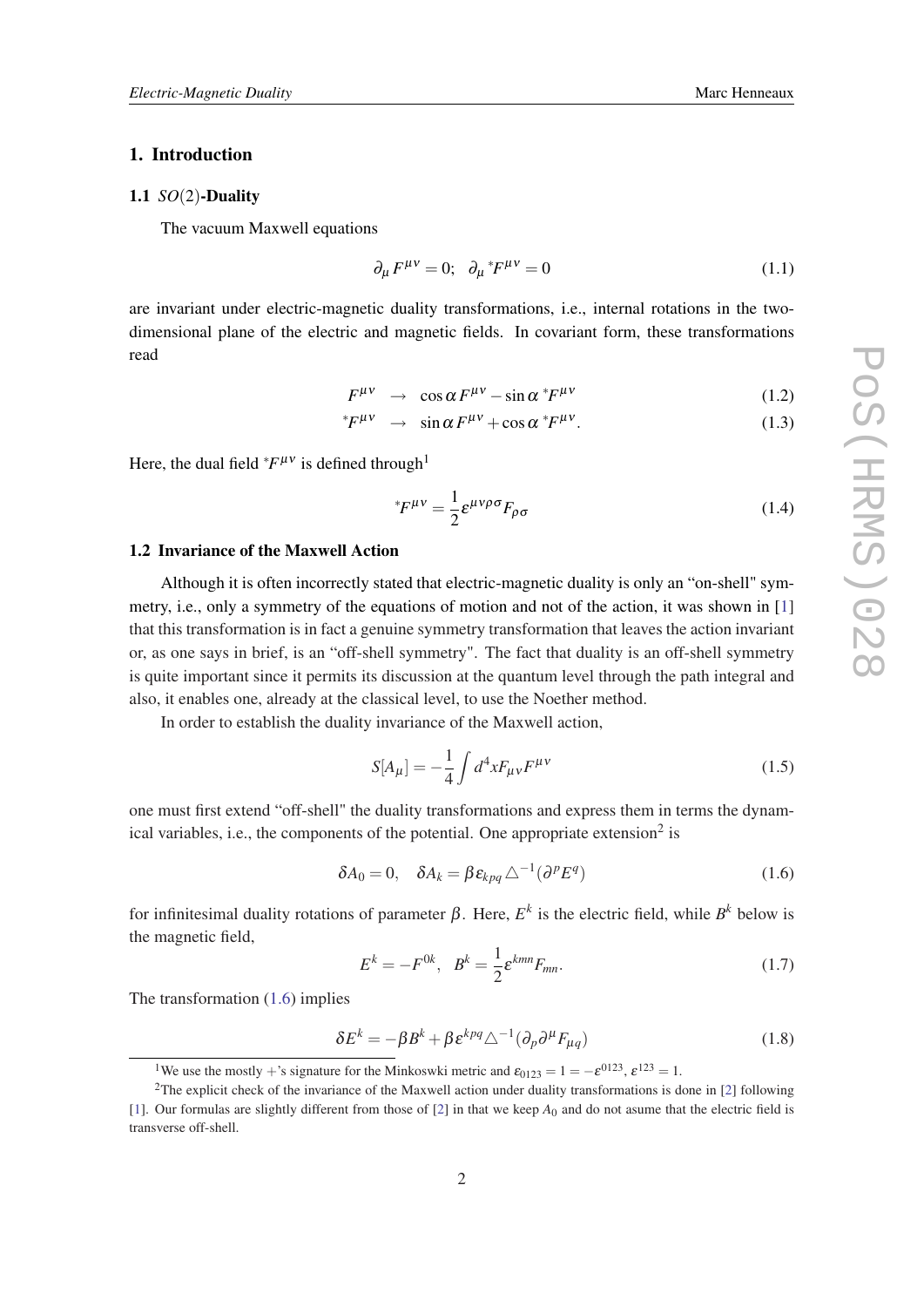<span id="page-2-0"></span>and

$$
\delta B^{k} = \beta E^{k} - \beta \triangle^{-1} (\partial^{k} \partial_{m} E^{m})
$$
\n(1.9)

Hence, the infinitesimal transformations ([1.8](#page-1-0)) and (1.9) derived from ([1.6](#page-1-0)) coincide on-shell with (the infinitesimal form of)  $(1.2)$  and  $(1.3)$  $(1.3)$ .

To verify that the Maxwell action is invariant under the duality transformations ([1.6](#page-1-0)), one checks that the variations of the kinetic term  $(-1/2)F_{0k}F^{0k}$  and the potential term  $(-1/4)F_{mn}F^{mn}$ are separately equal to total derivatives. We start with the potential term. One has

$$
\frac{1}{4}\delta\left(F_{mn}F^{mn}\right) = B_k\delta B^k = B_k\left(\beta E^k - \beta \triangle^{-1}(\partial^k\partial_m E^m)\right).
$$

The first term is proportional to the characteristic class  $\varepsilon^{\lambda\mu\rho\sigma}F_{\lambda\mu}F_{\rho\sigma}$  and thus it is a total derivative,

$$
B_k E^k = \frac{1}{2} \varepsilon^{kmn} F_{mn} F_{0k} = \varepsilon^{kmn} \partial_m A_n \partial_0 A_k + \frac{1}{2} \partial_k \left( \varepsilon^{kmn} F_{mn} A_0 \right)
$$

whereas

 $\epsilon^{kmn} \partial_m A_n \partial_0 A_k = \partial_m \left( \epsilon^{kmn} A_n \partial_0 A_k \right) + \partial_0 \left( \epsilon^{kmn} \partial_m A_n A_k \right)$  $(1.10)$ 

The second term is also a total derivative since  $B_k$  is divergence-free,

$$
B_k\left(\Delta^{-1}(\partial^k \partial_m E^m)\right) = \partial^k \left(B_k \Delta^{-1}(\partial_m E^m)\right).
$$

The proof of the invariance of the kinetic term proceeds similarly. One finds explicitly

$$
\frac{1}{2}\delta\left(F_{0k}F^{0k}\right)=-\varepsilon^{kmn}E_k\triangle^{-1}(\partial_0\partial_mE_n)=-\partial_0\left(\varepsilon^{kmn}E_k\triangle^{-1}(\partial_mE_n)\right)+\varepsilon^{kmn}\triangle^{-1}(\partial_mE_n)\partial_0E_k.
$$

The last term has the same form as (1.10) with  $A_k$  replaced by  $E_k$  and the symmetric operator  $\triangle^{-1}$ inserted and is thus also a total derivative.

As it was already shown in [\[1\]](#page-9-0), the invariance of the action is easily verified to remain true when the coupling to gravity is switched on.

#### 1.3 Manifestly duality-invariant action

It would seem fair to state that, in the discussion given above, the invariance of the Maxwell action cannot be said to be manifest. This is in part due to the fact that the electric-magnetic duality transformations are non local in space (but local in time) when expressed in terms of the vector potential  $A_{\mu}$ . These somewhat awkward features can be remedied by following the procedure devised in [[1](#page-9-0)]. First, one goes to the Hamiltonian formalism (which was actually the starting point of [\[1\]](#page-9-0)), introducing the momenta  $\pi^{i}$  conjugate to  $A_{i}$  as independent variables in the variational principle. These momenta coincide in the case of the pure Maxwell theory with the electric field  $E^i$ . Second, one solves Gauss'law for  $\pi^i$ , introducing a second vector potential  $Z_i$ . This step gets rid at the same time of the time component  $A_0$ . In terms of the two spatial vector potential  $A_a = (A, Z)$ ,  $a = 1, 2$  $a = 1, 2$  $a = 1, 2$ , the action reads [1, [3\]](#page-9-0)

$$
Sinv[Aia] = \frac{1}{2} \int dx0 d3x \left( \varepsilon_{ab} \mathbf{B}a \cdot \dot{\mathbf{A}}b - \delta_{ab} \mathbf{B}a \cdot \mathbf{B}b \right), a, b = 1, 2
$$
 (1.11)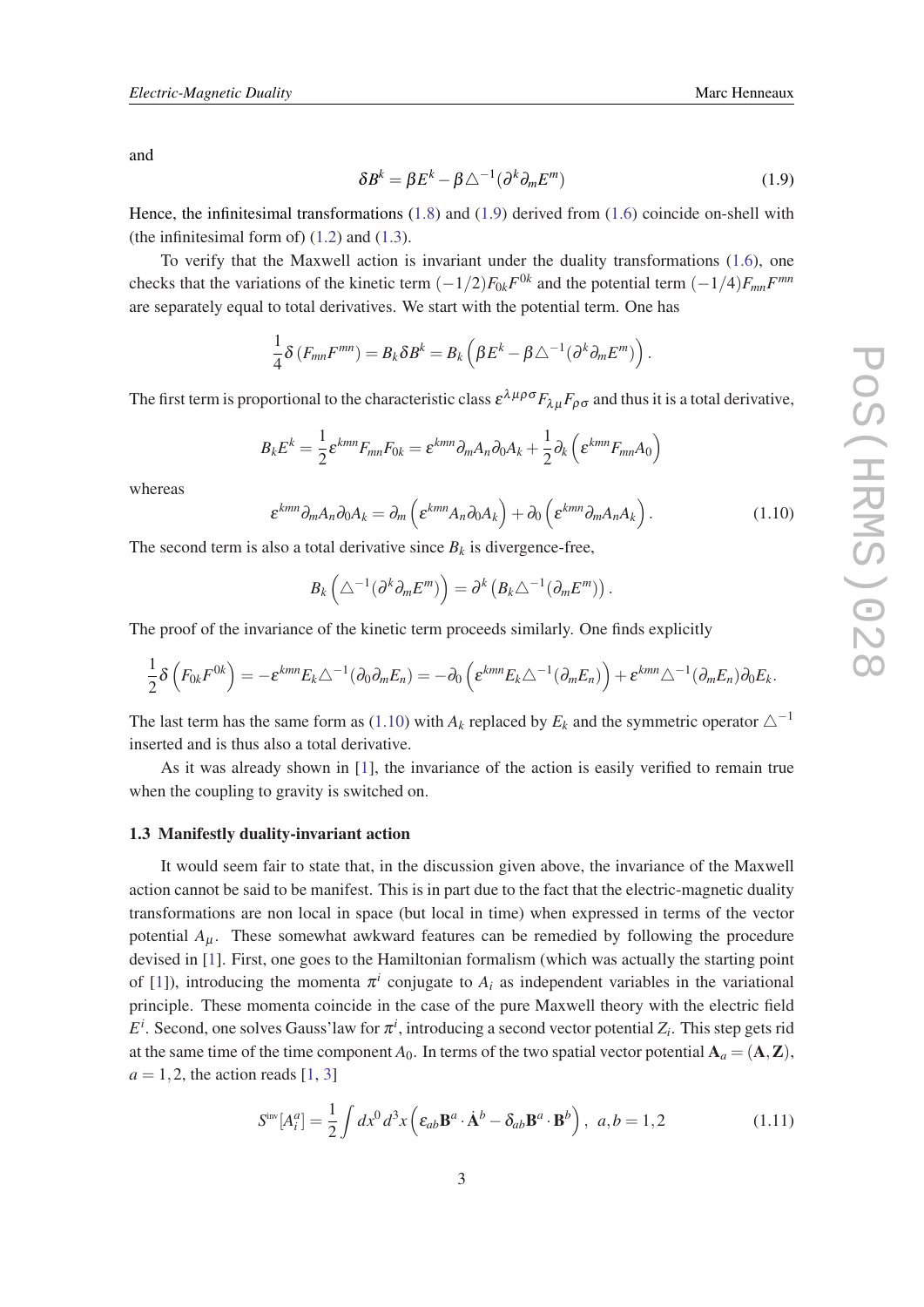<span id="page-3-0"></span>where

$$
\mathbf{B}^a = \nabla \times \mathbf{A}^a
$$

and  $\varepsilon_{ab} = -\varepsilon_{ba}$  is the Levi-Civita tensor in 2 dimensions (with  $\varepsilon_{12} = 1$ ). The duality rotations in this formulation are

$$
\mathbf{A}^1 \rightarrow \cos \alpha \mathbf{A}^1 - \sin \alpha \mathbf{A}^2 \tag{1.12}
$$

$$
\mathbf{A}^2 \rightarrow \sin \alpha \mathbf{A}^1 + \cos \alpha \mathbf{A}^2. \tag{1.13}
$$

The action ([1.11\)](#page-2-0) is clearly invariant under these transformations since both  $\varepsilon_{ab}$  and  $\delta_{ab}$  are invariant tensors for *SO*(2). The standard magnetic field **B** is **B**  $\equiv$  **B**<sup>1</sup> while the standard electric field **E** is  $\mathbf{E} \equiv -\mathbf{B}^2$ . Although manifestly duality invariant, this reformulation of the Maxwell action is not manifestly Lorentz invariant.

It is important to realize that  $(1.11)$  $(1.11)$  is a mere rewriting of the standard Maxwell action. The classical steps that go from one form of the Maxwell action to the other can be repeated quantummechanically in the path integral, as either insertion of delta functions (for including the constraints) or Gaussian integration over the momenta (to go from the first-order to the second-order form of the action). In our case, the accompanying determinant factors, which appear in the path integral measure in the second-order formalism, are just *c*-numbers.

The possibility of introducing a second potential in order to make the electric-magnetic duality manifest stems technically from the fact that the gauge constraints can be written as a divergence. It is quite remarkable, and by no means obvious, that this can also be achieved in the case of linearized gravity [\[4\]](#page-9-0). There, had it not been for the insistence in raising electric-magnetic duality invariance to the majesty of a principle that should have a manifest expression, one would hardly have been led to discover those potentials. As we shall see below, this point of view can be successfully implemented also in *interacting* theories, which gives additional weight to its adoption as a sound physical principle.

#### 1.4 *U*(*n*)-Duality

For *n* Maxwell fields, the manifestly duality invariant action takes the form ([1.11](#page-2-0)) but the internal indices run now from 1 to 2*n* values and the  $\varepsilon$ -symbol is replaced by the antisymmetric canonical symplectic form  $\sigma_{MN}$  (*M*, *N* = 1, · · · , 2*n*),

$$
\sigma = \left( \begin{array}{cccccc} 0 & 1 & 0 & 0 & \cdots & 0 & 0 \\ -1 & 0 & 0 & 0 & \cdots & 0 & 0 \\ 0 & 0 & 0 & 1 & \cdots & 0 & 0 \\ 0 & 0 & -1 & 0 & \cdots & 0 & 0 \\ \vdots & \vdots & \vdots & \vdots & \vdots & \vdots & \vdots \\ 0 & 0 & 0 & 0 & \cdots & 0 & 1 \\ 0 & 0 & 0 & 0 & \cdots & -1 & 0 \end{array} \right),
$$

which gives

$$
S^{\text{inv}}[A_i^M] = \frac{1}{2} \int dx^0 d^3x \left( \sigma_{MN} \mathbf{B}^M \cdot \dot{\mathbf{A}}^N - \delta_{MN} \mathbf{B}^M \cdot \mathbf{B}^N \right).
$$
 (1.14)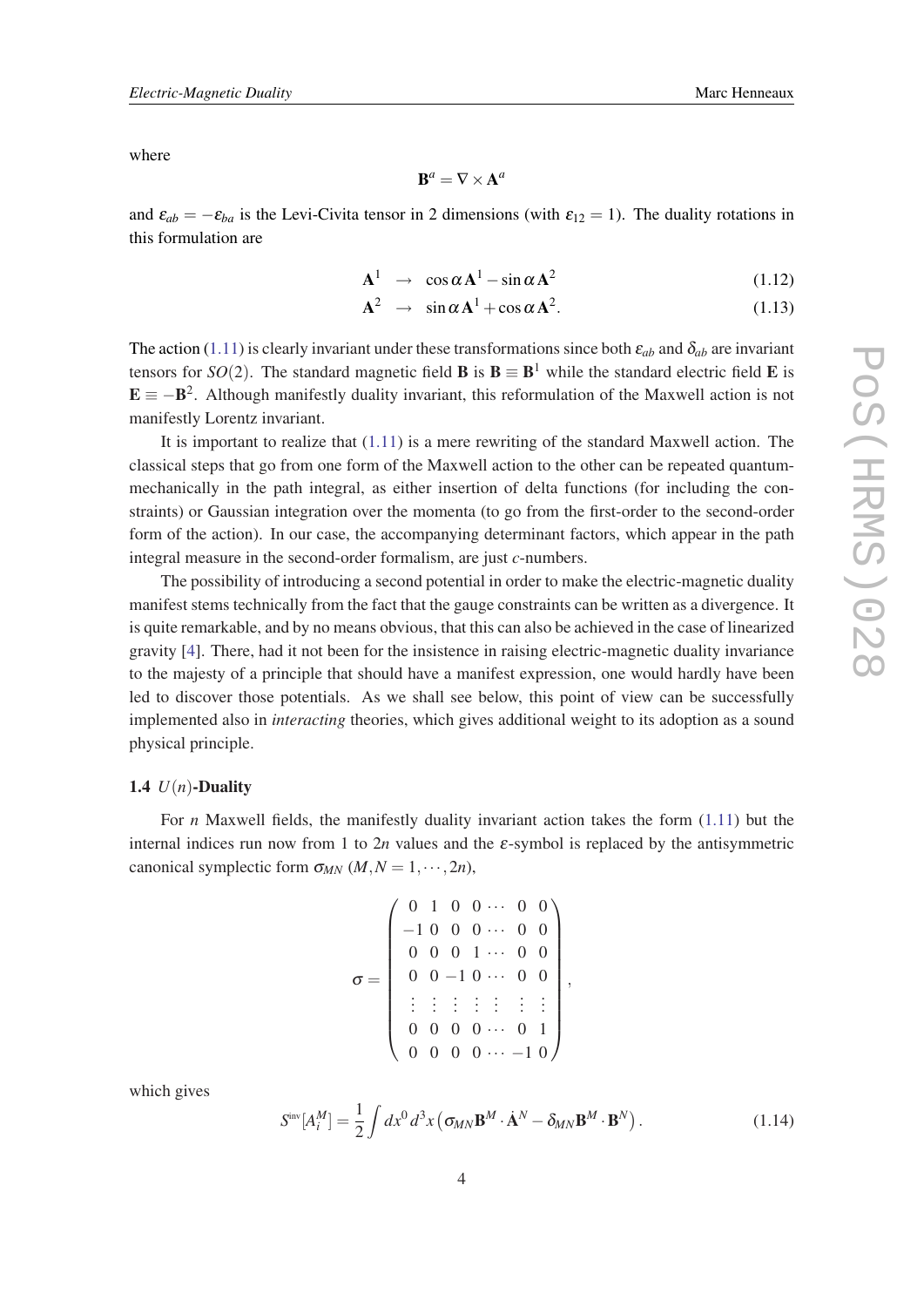The duality group clearly contains in this case *n* factors  $SO(2) \times SO(2) \times \cdots \times SO(2)$ , namely, one  $SO(2)$  for each pair  $(A^{2k-1}, A^{2k})$  describing a single standard Maxwell field. But duality is in fact bigger, because one can also perform linear transformations that mix the vector potentials belonging to different pairs. Hence the duality group is enlarged from  $[SO(2)]^n$  to  $U(n)$  [[5](#page-9-0), [6](#page-9-0), [7,](#page-9-0) [8\]](#page-9-0). This can be seen as follows: linear transformations of the potentials *A M*,

$$
A^M \to A^{\prime M} = \Lambda^M_{\ N} A^N \tag{1.15}
$$

where  $\Lambda \in GL(2n,\mathbb{R})$ , leave the action ([1.14\)](#page-3-0) invariant if and only if they preserve the symplectic product and the scalar product (in order to preserve the kinetic term and the Hamiltonian, respectively),

$$
\Lambda^T \sigma \Lambda = \sigma, \ \ \Lambda^T I \Lambda = I. \tag{1.16}
$$

The first condition implies  $\Lambda \in Sp(2n,\mathbb{R})$ , while the second implies  $\Lambda \in O(n)$  ( $O(n)$ ) always means here  $O(2n,\mathbb{R})$ ). Accordingly, the transformation  $\Lambda$  must belong to  $Sp(2n,\mathbb{R})\cap O(2n)$ , which is the maximal compact subgroup of the symplectic group  $Sp(2n,\mathbb{R})$ , known to be isomorphic to  $U(n)$ (see, for example, [[9](#page-9-0)]).

In infinitesimal form, the invariance condition reads, with  $\Lambda = I + \lambda$ ,

$$
\lambda^T \sigma + \sigma \lambda = 0, \quad \lambda^T + \lambda = 0,
$$
\n(1.17)

or in component form,

$$
\sigma_{PN} \lambda_M^P + \sigma_{MP} \lambda_N^P = 0, \quad \delta_{PN} \lambda_M^P + \delta_{MP} \lambda_N^P = 0. \tag{1.18}
$$

By reversing the steps that lead from the second order formalism to the first order formalism, one can rewrite the action [\(1.14](#page-3-0)) in second order form. It is just the sum of *n* Maxwell actions. The first order and second order forms of the action share the same symmetries, in particular, the same duality symmetries, although some of these take a non-local form in the second order formalism (see [[10](#page-10-0)] for general information on symmetries in the first and second order formulations, which are related by changes of variables and introduction (or elimination) of auxiliary fields). So, contrary to the folklore, the sum of *n* Maxwell actions is invariant under the full  $U(n)$  duality group, even though it is only manifestly so under  $SO(n)$  rotations in the space of the *n* spacetime vector potentials.

#### 1.5  $Sp(2n,\mathbb{R})$ -duality

It has been realized in the context of supergravity that the compact  $U(n)$  duality invariance can be extended to a non-compact  $Sp(2n,\mathbb{R})$  invariance (or a subgroup of it) if couplings to ap-propriate scalar fields are introduced [\[11](#page-10-0), [12](#page-10-0), [13,](#page-10-0) [6,](#page-9-0) [14](#page-10-0)]. For  $Sp(2n,\mathbb{R})$  invariance, the scalar fields parametrize the coset space  $Sp(2n,\mathbb{R})/U(n)$ . Invariance was established only at the level of the equations of motion. The purpose of this paper is to show that this extended duality invariance is again, in fact, a proper *off-shell* invariance of the action, contrary to somewhat fatalistic widespread fears. We start with the simple case,  $n = 1$ . We then consider the general case.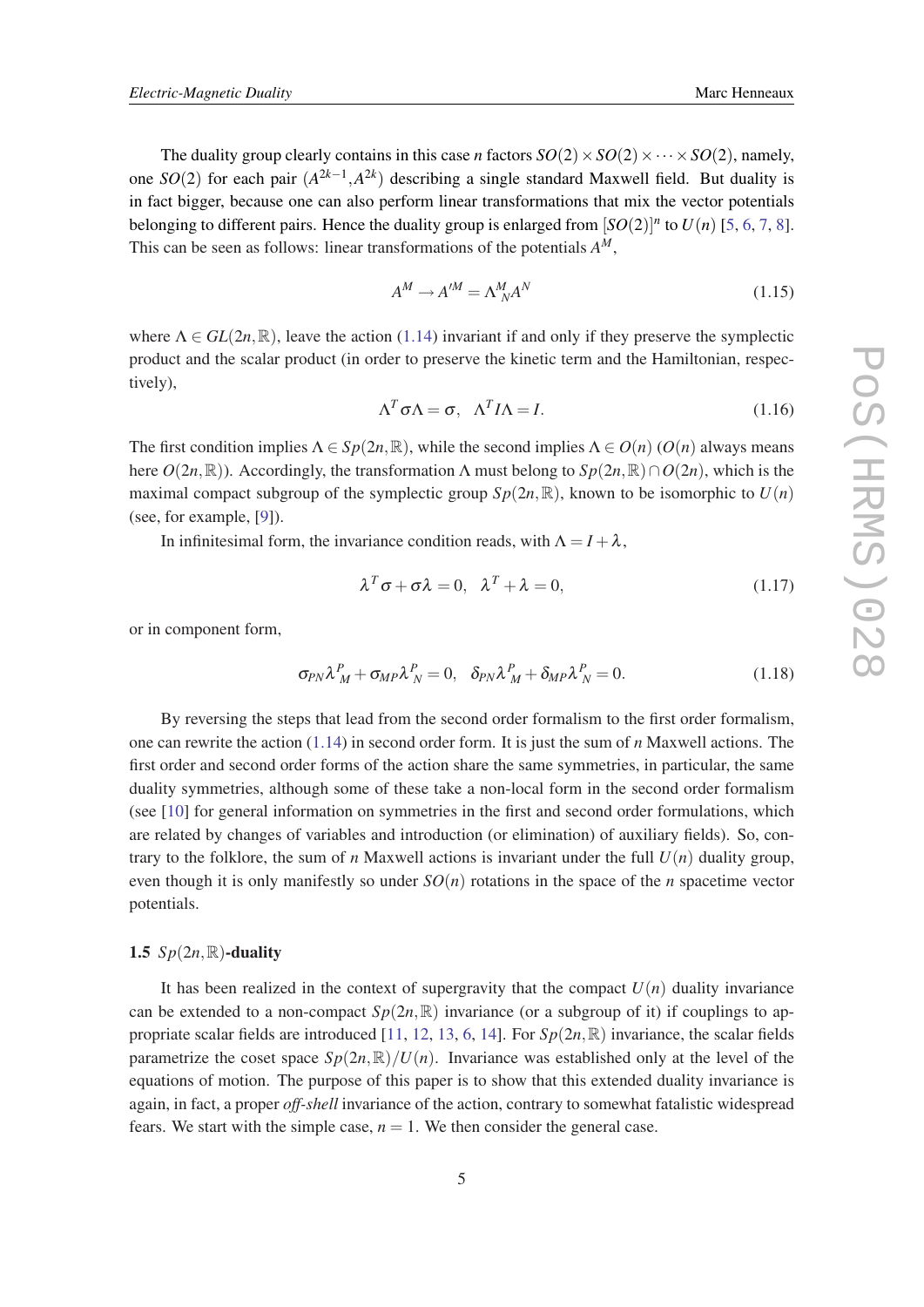#### <span id="page-5-0"></span>2. The case  $n = 1$

#### 2.1 Second order Lagrangian

For  $n = 1$ ,  $Sp(2, \mathbb{R}) \simeq SL(2, \mathbb{R})$ ,  $U(1) \simeq SO(2)$  and the appropriate scalar fields come in a pair  $(\phi, \chi)$  parametrizing the coset space *SL*(2, R)/*SO*(2). The scalar field  $\phi$  is the "dilaton" while  $\chi$  is the "axion". The Lagrangian for the scalars is given by

$$
L^{S} = -\frac{1}{2}\partial_{\mu}\phi\partial^{\mu}\phi - \frac{1}{2}e^{2\phi}\partial_{\mu}\chi\partial^{\mu}\chi
$$
 (2.1)

and is invariant under  $SL(2,\mathbb{R})$  transformations, which are non linear and read in infinitesimal form

$$
\delta \phi = \varepsilon^{\alpha} \xi_{\alpha}^{\phi}(\phi, \chi), \quad \delta \chi = \varepsilon^{\alpha} \xi_{\alpha}^{\chi}(\phi, \chi), \quad \alpha = +, 0, -.
$$
 (2.2)

Here the Killing vector fields  $\xi_{\alpha}$  tangent to the coset space are explicitly given by

$$
\xi_{-} = \frac{\partial}{\partial \chi} \tag{2.3}
$$

$$
\xi_0 = 2\frac{\partial}{\partial \phi} - 2\chi \frac{\partial}{\partial \chi} \tag{2.4}
$$

$$
\xi_{+} = 2\chi \frac{\partial}{\partial \phi} + \left(e^{-2\phi} - \chi^2\right) \frac{\partial}{\partial \chi} \tag{2.5}
$$

and fulfill the *SL*(2, R) algebra in the Lie bracket,  $[\xi_+, \xi_0] = 2\xi_+, [\xi_-, \xi_0] = -2\xi_-, [\xi_-, \xi_+] = \xi_0$ . The rigid *SO*(2) transformations are generated by  $\xi_{+} - \xi_{-}$ . This is the stability subgroup of the "origin"  $(\phi, \chi) = (0, 0)$  since there, the *SL*(2, R) transformations reduce to

$$
\delta \phi = 2\varepsilon^0, \quad \delta \chi = \varepsilon^+ + \varepsilon^-.
$$

Turn now to the Lagrangian for the vector field  $A_{\mu}$ . It was shown in [[6,](#page-9-0) [14](#page-10-0)] that  $SL(2,\mathbb{R})$ invariance of the equations of motion for  $A<sub>\mu</sub>$  is achieved provided the couplings of the vector field to the scalar fields are chosen as

$$
L^{V} = -\frac{1}{4}e^{-\phi}F_{\mu\nu}F^{\mu\nu} + \frac{1}{8}\chi \varepsilon^{\lambda\mu\rho\sigma}F_{\lambda\mu}F_{\rho\sigma}
$$
 (2.6)

The action for the coupled system is

$$
S = \int d^4x (L^V + L^S) \tag{2.7}
$$

and leads to equations of motion that are  $SL(2,\mathbb{R})$ -invariant.

The goal is to prove that the action *is also invariant* under *SL*(2,R)-duality transformations, which are therefore off-shell symmetries. This extends to the coupled system the analysis made above for the pure Maxwell case, recovered by choosing a particular value of the scalar fields, say  $(\phi, \chi) = (0, 0)$ . As we have already indicated, the *SL*(2, R) transformations that preserve these values form a *SO*(2) subgroup.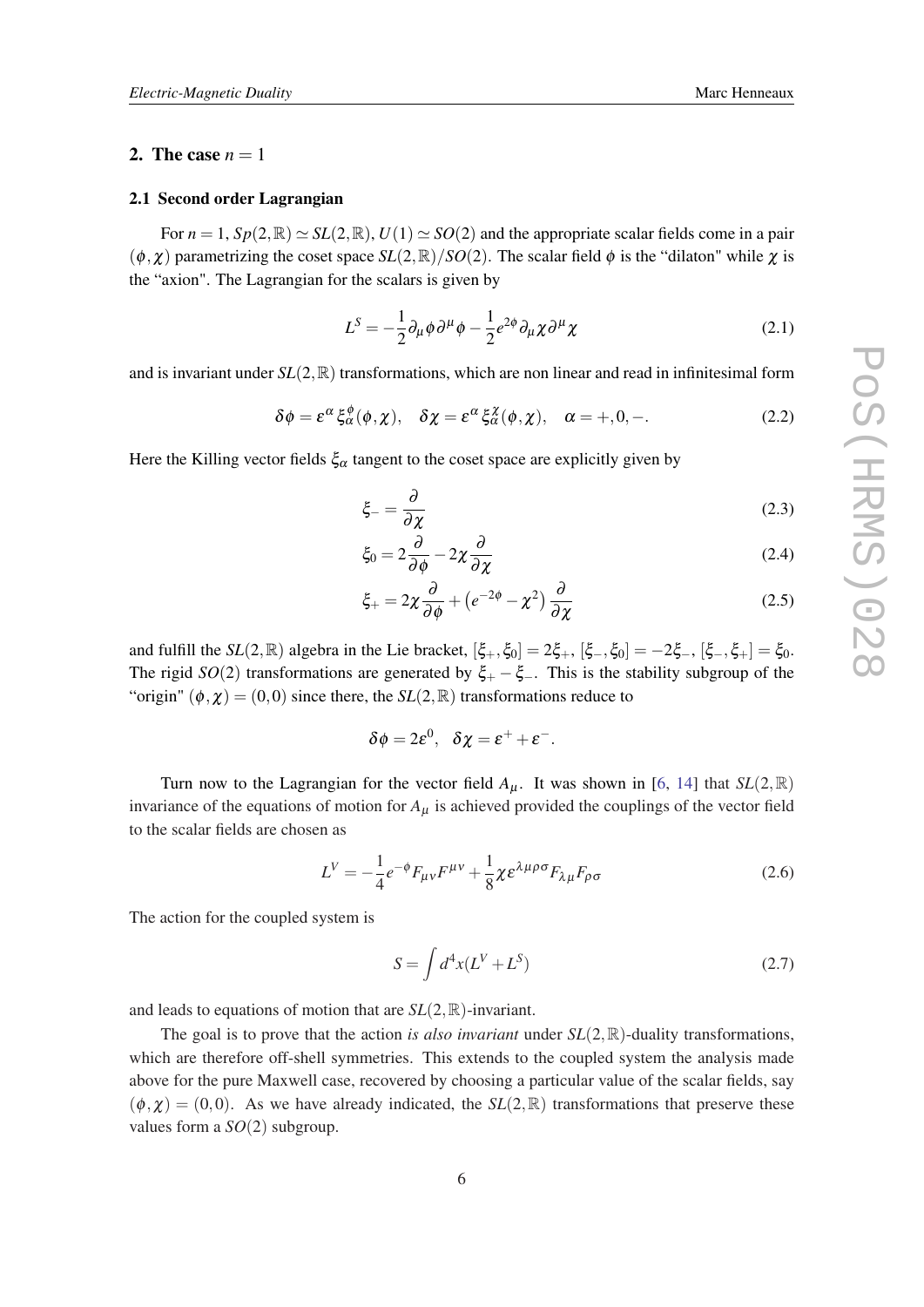#### 2.2 First order form of the vector Lagrangian

To prove invariance, it suffices to prove that  $\int d^4x L^V$  is invariant since the scalar term is manifestly so. To that end, we rewrite  $\int d^4x L^V$  in a form where this invariance is manifest, by going to the first order formalism and solving Gauss' law. As we shall see, the resulting first-order action is indeed manifestly *SL*(2,R)-invariant. This invariance lifts to the original second order form of the action, just as in the pure Maxwell case, and for the same reasons indicated in that case.

# 2.2.1 Hamiltonian form of the vector action

The momenta  $\pi^i$  conjugate to  $A_i$  are

$$
\pi^i = -e^{-\phi} F^{0i} + \frac{1}{2} \chi F_{jk} \varepsilon^{ijk}
$$
\n(2.8)

from which one derives the Hamiltonian form of the vector action

$$
S^{V,H} = \int d^4x \left( \pi^i \dot{A}_i - \mathcal{H} - A_0 \mathcal{G} \right)
$$
 (2.9)

where

$$
\mathcal{H} = \frac{1}{2} \left( e^{\phi} \pi^i \pi_i + \chi e^{\phi} \epsilon^{imn} \pi_i F_{mn} + \frac{1}{2} (\chi^2 e^{\phi} + e^{-\phi}) F^{mn} F_{mn} \right)
$$
(2.10)

and

$$
\mathscr{G} = -\partial_i \pi^i. \tag{2.11}
$$

So we find again the fundamental feature that the gauge constraint is a divergence.

#### 2.2.2 Solving Gauss' law

Because Gauss' law takes exactly the same form as in the absence of scalar fields, it can be solved in exactly the same way, by introducing a second vector potential *Z<sup>i</sup>* ,

$$
\pi = -\frac{1}{2} \varepsilon^{imn} H_{mn}, \quad H_{mn} = \partial_m Z_n - \partial_n Z_m.
$$
 (2.12)

As stressed above, this is the key to exhibit manifest duality invariance. When doing so, the Lagrange multiplier *A*<sup>0</sup> drops out and the vector action takes the form

$$
S^{V,\text{inv}}[A^a] = \frac{1}{2} \int dx^0 d^3x \left( \varepsilon_{ab} \mathbf{B}^a \cdot \dot{\mathbf{A}}^b - G_{ab}(\phi, \chi) \mathbf{B}^a \cdot \mathbf{B}^b \right), \ a, b = 1, 2 \tag{2.13}
$$

with

$$
(G_{ab}) = \begin{pmatrix} \chi^2 e^{\phi} + e^{-\phi} & -\chi e^{\phi} \\ -\chi e^{\phi} & e^{\phi} \end{pmatrix}.
$$
 (2.14)

This is exactly the same expression as [\(1.11](#page-2-0)), but with the Euclidean metric  $\delta_{ab}$  replaced by the scalar field dependent metric *Gab*, to which *Gab* reduces at the origin of scalar field space. Note that  $G_{ab}$  has Euclidean signature and determinant equal to  $+1$ .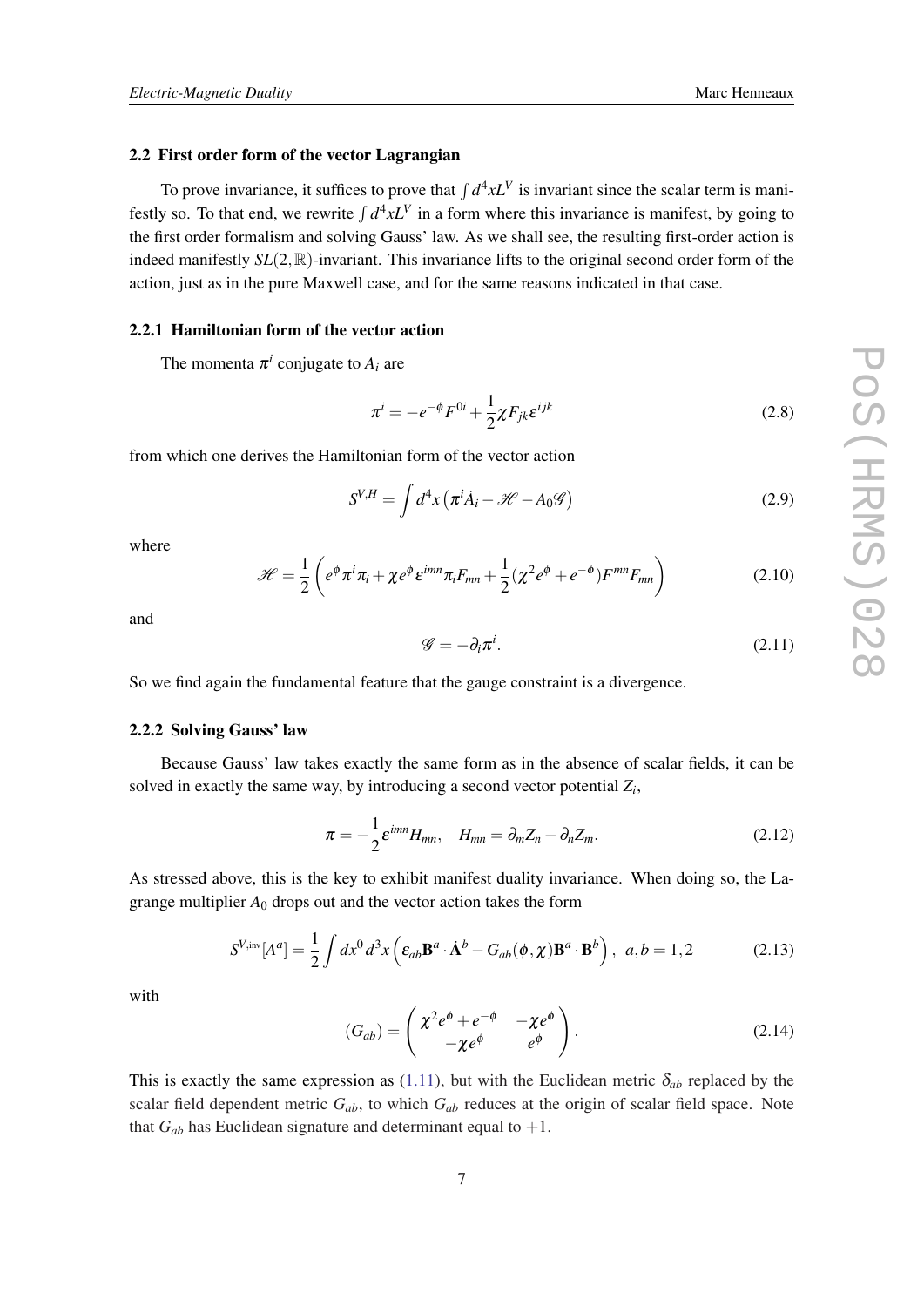#### <span id="page-7-0"></span>2.3 Manifest *SL*(2,R)-invariance

The replacement of the Euclidean metric by  $G_{ab}$  enlarges the symmetry from  $SO(2)$  to  $SL(2,\mathbb{R})$ . This is because under a general infinitesimal  $SL(2,\mathbb{R})$  transformation,

$$
\delta \mathbf{A}^{a} = \varepsilon^{\alpha} (X_{\alpha})^{a}{}_{b} \mathbf{A}^{b}; \quad \delta \mathbf{B}^{a} = \varepsilon^{\alpha} (X_{\alpha})^{a}{}_{b} \mathbf{B}^{b}
$$
 (2.15)

under which the scalar fields transform as in ([2.2](#page-5-0)), one finds

$$
\delta G_{ab} + \varepsilon^{\alpha} G_{cb} \left(X_{\alpha}\right)^{c}{}_{a} + \varepsilon^{\alpha} G_{ac} \left(X_{\alpha}\right)^{c}{}_{b} = 0 \tag{2.16}
$$

so that the Hamiltonian is invariant. Here,  $\delta G_{ab} = \frac{\partial G_{ab}}{\partial \phi} \delta \phi + \frac{\partial G_{ab}}{\partial \chi} \delta \chi$  while the three matrices  $X_{0}$ are the generators of  $SL(2,\mathbb{R})$ ,

$$
X_{-} = \begin{pmatrix} 0 & 0 \\ 1 & 0 \end{pmatrix}, X_0 = \begin{pmatrix} 1 & 0 \\ 0 & -1 \end{pmatrix}, X_{+} = \begin{pmatrix} 0 & 1 \\ 0 & 0 \end{pmatrix}.
$$
 (2.17)

Similarly, the kinetic term is invariant under (2.15), already without the scalar fields, since the symplectic form  $\varepsilon_{ab}$  is invariant under  $SL(2,\mathbb{R}) \simeq Sp(2,\mathbb{R})$  transformations.

It follows that the vector action is invariant under  $SL(2,\mathbb{R})$  transformations. Accordingly, so is also the total action, in either first order or second order form. *SL*(2,R) electric-magnetic duality is an off-shell symmetry.

#### 3. The general case

The extension to the general case of *n* electromagnetic fields is straihtforward. The manifestly invariant form of the vector action reads as in ([1.14\)](#page-3-0) but with the Euclidean metric  $\delta_{MN}$  replaced by a scalar field dependent metric  $G_{MN}(\boldsymbol\phi^i)$ 

$$
S^{\text{inv}}[A_i^M] = \frac{1}{2} \int dx^0 d^3x \left( \sigma_{MN} \mathbf{B}^M \cdot \dot{\mathbf{A}}^N - G_{MN}(\boldsymbol{\varphi}^i) \mathbf{B}^M \cdot \mathbf{B}^N \right), \quad M, N = 1, \cdots, 2n. \tag{3.1}
$$

The kinetic term in the action is invariant under  $Sp(2n,\mathbb{R})$  transformations,

$$
\delta \mathbf{A}^M = \lambda^M_{N} \mathbf{A}^N; \quad \delta \mathbf{B}^M = \lambda^M_{N} \mathbf{B}^N \tag{3.2}
$$

with

$$
\lambda^T \sigma + \sigma \lambda = 0. \tag{3.3}
$$

The coupling to the scalar fields does not affect this property, since the scalar fields do not enter the kinetic term. The invariance under  $Sp(2n,\mathbb{R})$  will extend to the Hamiltonian if the variation  $\delta G_{MN}$ of the metric due to the variation of the scalar fields compensates the variation of the magnetic fields, i.e.,

$$
\delta G_{MN} + G_{QN} \lambda_M^Q + G_{MQ} \lambda_N^Q = 0 \quad \Leftrightarrow \quad \delta G + \lambda^T G + G \lambda = 0 \tag{3.4}
$$

This condition replaces the more restrictive condition  $\lambda^T + \lambda = 0$  which must be imposed on  $\lambda$  in the absence of scalar fields.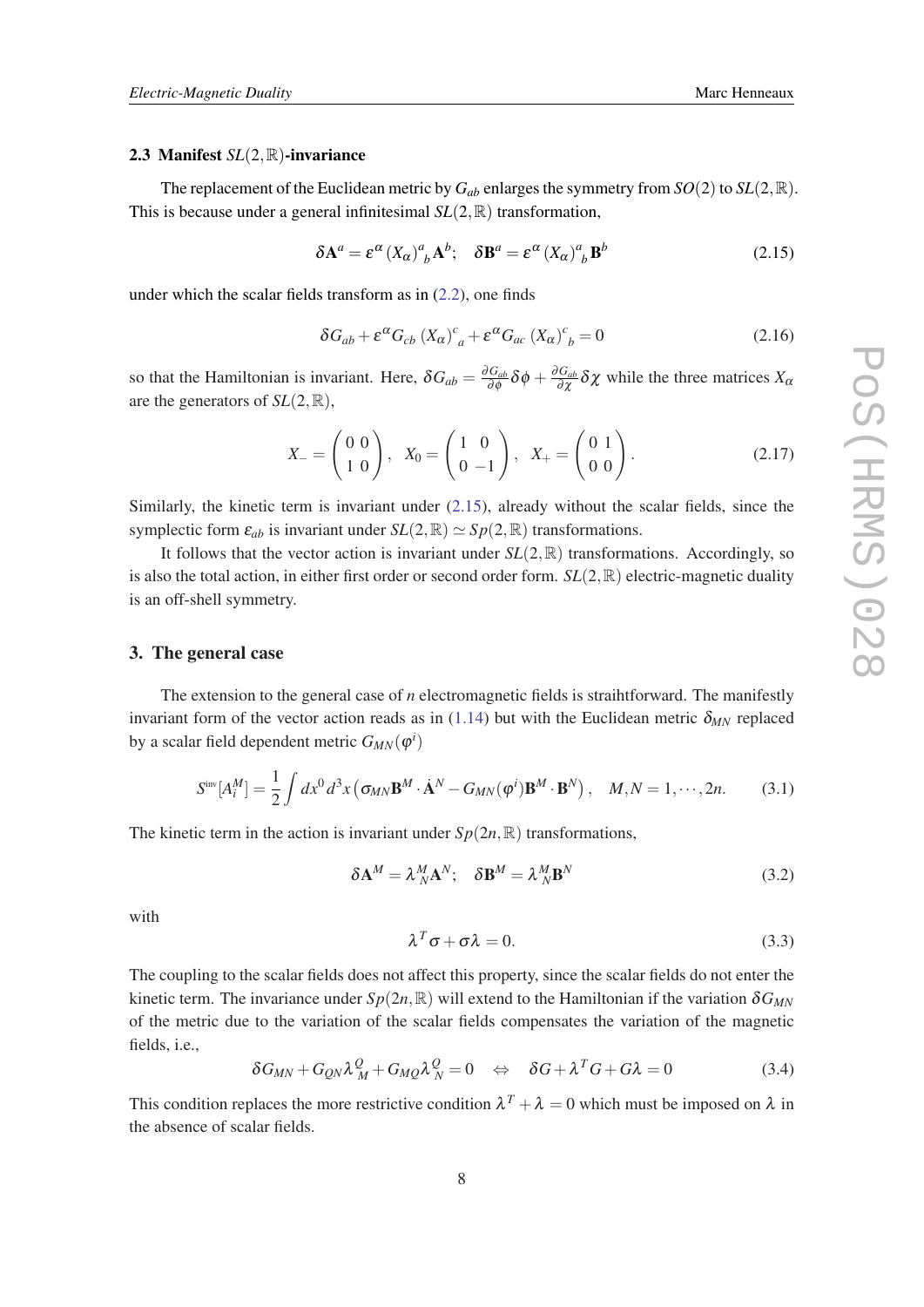One way to achieve ([3.4](#page-7-0)) is to take the scalar fields in the coset space  $Sp(2n,\mathbb{R})/U(n)$  and to construct *GMN* from ([3.4](#page-7-0)), which is then viewed as a set of equations that determine *GMN* rather than conditions on  $\lambda \in Sp(2n,\mathbb{R})$ . The solution for  $G_{MN}$  is given for instance in [[14\]](#page-10-0).

Once the first-order action is completely known, one can go to its second order form by (i) trading *n* of the potentials (conventionally the even-numbered ones) for the momenta  $\pi^{ai}$  conjugate to the *n* potentials  $A_i^a$  ( $a = 1, \dots, n$ ) that are kept, through the relation  $\pi^{ai} = -\frac{1}{2}$  $\frac{1}{2}\varepsilon^{imn}(\partial_m Z_n^a - \partial_n Z_n^a),$ and implementing the Gauss' constraints  $-\partial_i \pi^{ai} \approx 0$  through the Lagrange multipliers method, the Lagrange multipliers being the time components  $A_0^a$ ; and (ii) integrating over the conjugate momenta to get the vector action  $S^V[A^a_\mu]$  in second order form,

$$
S^{V}[A^{a}_{\mu}] = -\frac{1}{4} \int d^{4}x \left( \mu_{ab}(\varphi^{i}) F^{a}_{\mu\nu} F^{b\mu\nu} + \nu_{ab}(\varphi^{i}) \varepsilon^{\mu\nu\rho\sigma} F^{a}_{\mu\nu} F^{b}_{\rho\sigma} \right)
$$
(3.5)

to which one must add the action for the scalar fields  $\varphi^i \in SL(2n, \mathbb{R})/U(n)$ . Here,  $\mu_{ab}(\varphi^i)$  and  $v_{ab}(\varphi^i)$  are functions of the scalar fields  $\varphi^i$  determined from  $G_{MN}(\varphi^i)$  through the process of going from the first order form to the second order form of the vector action. These functions are given in [[6](#page-9-0), [14\]](#page-10-0), where they are obtained through the requirement that the equations of motion are invariant under  $SL(2n,\mathbb{R})$  (on-shell symmetry). But  $SL(2,\mathbb{R})$  electric-magnetic duality invariance is in fact a bona fide off-shell invariance as our analysis shows, although in the second order formalism, the transformations of the vector potentials are non-local in space and somewhat awkward.

Conversely, if one knows the second order form (3.5) of the action, one can derive the first-order form [\(3.1\)](#page-7-0) by first introducing the momenta  $\pi_a^i$  conjugate to  $A_i^a$ , which are found to be subject to Gauss' constraints, and then solving explicitly the constraints through the introduction of the second set of potentials  $Z_i^a$ .

The group  $Sp(2n,\mathbb{R})$  is a maximal symmetry of the theory, implemented when the scalar fields belong to the coset  $Sp(2n,\mathbb{R})/U(n)$ . If one takes a smaller set of scalar fields, belonging to the coset  $G/H$  where G is a subgroup of  $Sp(2n,\mathbb{R})$  and repeats the above construction, one gets invariance under a smaller group  $G \subset Sp(2n,\mathbb{R})$  of dualities. This is the situation for maximal supergravity in four dimensions where the duality group is  $E_{7,7} \subset Sp(56,\mathbb{R})$  [[12,](#page-10-0) [13\]](#page-10-0). The first-order form of the action  $(3.1)$  $(3.1)$  $(3.1)$  is given in  $[15]$  $[15]$  and extensively used in  $[16]$  $[16]$ . The group of dualities cannot be bigger than  $Sp(2n,\mathbb{R})$  because the kinetic term does not (and cannot) depend on the scalar fields<sup>3</sup>.

#### 4. Conclusions

In this article, we have explicitly shown that the  $SL(2n,\mathbb{R})$  duality of interacting electromagnetic and scalar fields [[11](#page-10-0), [12,](#page-10-0) [13](#page-10-0), [6,](#page-9-0) [14](#page-10-0)] is, contrary to the existing folklore, an off-shell symmetry and not just a symmetry of the equations of motion. This property extends the analysis of [[1](#page-9-0)] performed for one free Maxwell field. Crucial in the existence of the duality symmetry is the fact that Gauss' law takes the form of a total divergence. This property is lost when minimal coupling is considered, but is preserved by Pauli couplings, present in supergravity, as well as Chapline-Manton couplings or Chern-Simons terms, all of which therefore preserve the symmetry.

A similar analysis applies to (twisted) self-duality equations for *p*-forms [\[17](#page-10-0)], which also derive from a (non manifestly spacetime covariant) variational principle contrary to widespread

<sup>&</sup>lt;sup>3</sup>A scalar field dependence of the kinetic term would clash with the gauge invariances of the vector fields.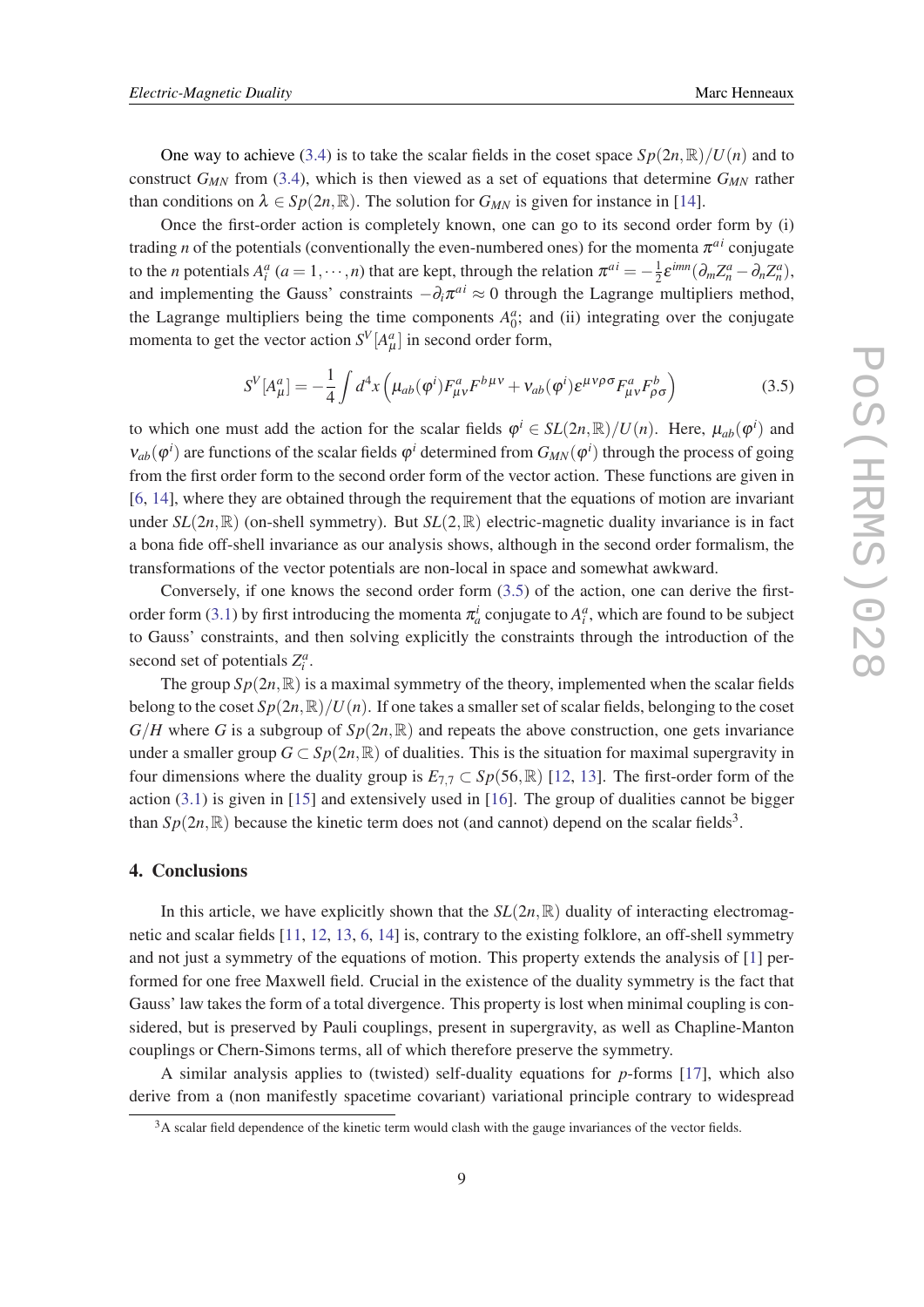<span id="page-9-0"></span>fatalism. A special case was already treated in [[18\]](#page-10-0). We shall return to this question elsewhere [[19\]](#page-10-0). Gravitational equations in diverse dimensions viewed as twisted self-duality equations will also be considered along the lines of [4].

Finally, a word about the gauging of the  $Sp(2n,\mathbb{R})$ -symmetry. It was shown in [8] and confirmed in [\[20](#page-10-0)] that one cannot gauge the electric-magnetic duality symmetry in the case of free Maxwell fields by following the standard pattern of replacing abelian curvatures by non-abelian ones. A comparison with earlier approaches may be found in [[21\]](#page-10-0). Since the obstruction to gauging comes from the impossibility of embedding the adjoint group (of any group) in  $Sp(2n,\mathbb{R})$  [8], and since the kinetic term responsible for this problem is unchanged when scalar couplings of the above type are included, this negative result about impossibility of gaugings *à la Yang-Mills* remains valid in that case.

### Acknowledgments

M. H. gratefully acknowledges support from the Alexander von Humboldt Foundation through a Humboldt Research Award and support from the ERC through the "SyDuGraM" Advanced Grant. The Centro de Estudios Científicos (CECS) is funded by the Chilean Government through the Centers of Excellence Base Financing Program of Conicyt. The work of M. H. is also partially supported by IISN - Belgium (conventions 4.4511.06 and 4.4514.08), by the Belgian Federal Science Policy Office through the Interuniversity Attraction Pole P6/11 and by the "Communauté Française de Belgique" through the ARC program.

# References

- [1] S. Deser and C. Teitelboim, "Duality Transformations Of Abelian And Nonabelian Gauge Fields," Phys. Rev. D 13, 1592 (1976).
- [2] S. Deser, "Off -shell electromagnetic duality invariance," J. Phys. A 15, 1053 (1982).
- [3] S. Deser, A. Gomberoff, M. Henneaux and C. Teitelboim, "Duality, self-duality, sources and charge quantization in abelian N-form theories," Phys. Lett. B 400, 80 (1997) [arXiv:hep-th/9702184].
- [4] M. Henneaux and C. Teitelboim, "Duality in linearized gravity," Phys. Rev. D 71, 024018 (2005) [arXiv:gr-qc/0408101].
- [5] S. Ferrara, J. Scherk and B. Zumino, "Algebraic Properties Of Extended Supergravity Theories," Nucl. Phys. B 121, 393 (1977).
- [6] M. K. Gaillard and B. Zumino, "Duality Rotations For Interacting Fields," Nucl. Phys. B 193, 221 (1981).
- [7] B. de Wit, "Electric-magnetic duality in supergravity," Nucl. Phys. Proc. Suppl. 101, 154 (2001) [arXiv:hep-th/0103086].
- [8] C. Bunster and M. Henneaux, "Can (Electric-Magnetic) Duality Be Gauged?," arXiv:1011.5889 [hep-th].
- [9] S. Helgason, "Differential Geometry, Lie groups and Symmetric Spaces", Academic Press (New York: 1978)